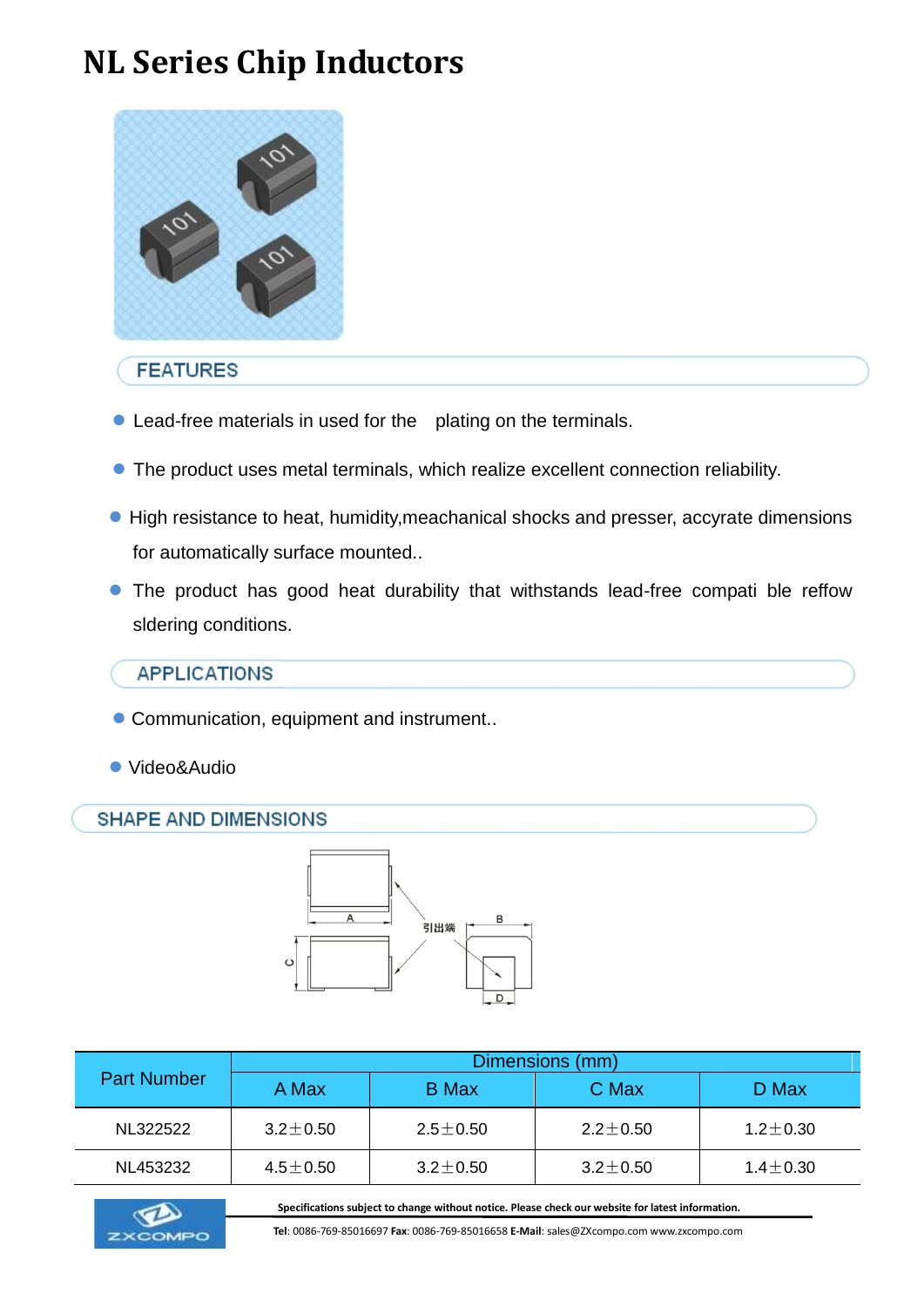## RECOMMENDED PC BOARD PATTERN



| <b>Part Number</b> | Dimensions (mm) |      |      |  |  |  |
|--------------------|-----------------|------|------|--|--|--|
|                    |                 | . .  |      |  |  |  |
| NL322522           | 4.40            | 1.50 | 3.40 |  |  |  |
| NL453232           | 5.90            | 1.50 | 4.20 |  |  |  |

### PRODUCT IDENTIFICATION



- **O** Series name
- **2** Dimensions L×W×T
- Inductance: R47-0.47uH 1R0-1.0uH 100-10uH 101-100uH
- **1** Tolerance:  $J: \pm 5\%$  K:  $\pm 10\%$  M:  $\pm 20\%$
- **6** Terminal: C-Sn terminal

## **SPECIFICATIONS**

#### ●NL322522 TYPE

| <b>Part Number</b>          | Inductance<br>(UH) | <b>Tolerance</b> | $Q_{\text{min}}$ | L. Q Test<br>condition<br>(MHz/V) | $SRF_{min}(MH)$<br>z) | <b>DCR</b><br>$Max(\Omega)$ | Rated<br>Current<br>Max (mA) |
|-----------------------------|--------------------|------------------|------------------|-----------------------------------|-----------------------|-----------------------------|------------------------------|
| NL322522-010                | 0.010              |                  | 15               |                                   | 2500                  | 0.13                        | 450                          |
| NL322522-012                | 0.012              |                  | 17               |                                   | 2300                  | 0.14                        | 450                          |
| NL322522-015                | 0.015              | $K$ , $M$        | 19               |                                   | 2100                  | 0.16                        | 450                          |
| NL322522-018                | 0.018              |                  | 21               |                                   | 1900                  | 0.18                        | 450                          |
| NL322522-022 <sub>D</sub>   | 0.022              |                  | 23               | 100                               | 1700                  | 0.20                        | 450                          |
| NL322522-027n               | 0.027              |                  | 23               |                                   | 1500                  | 0.22                        | 450                          |
| NL322522-033 <sup>[1]</sup> | 0.033              |                  | 25               |                                   | 1400                  | 0.24                        | 450                          |
| NL322522-039                | 0.039              |                  | 25               |                                   | 1300                  | 0.27                        | 450                          |





**EXCOMPO** Tel: 0086-769-85016697 **Fax**: 0086-769-85016658 **E-Mail**: sales@ZXcompo.com www.zxcompo.com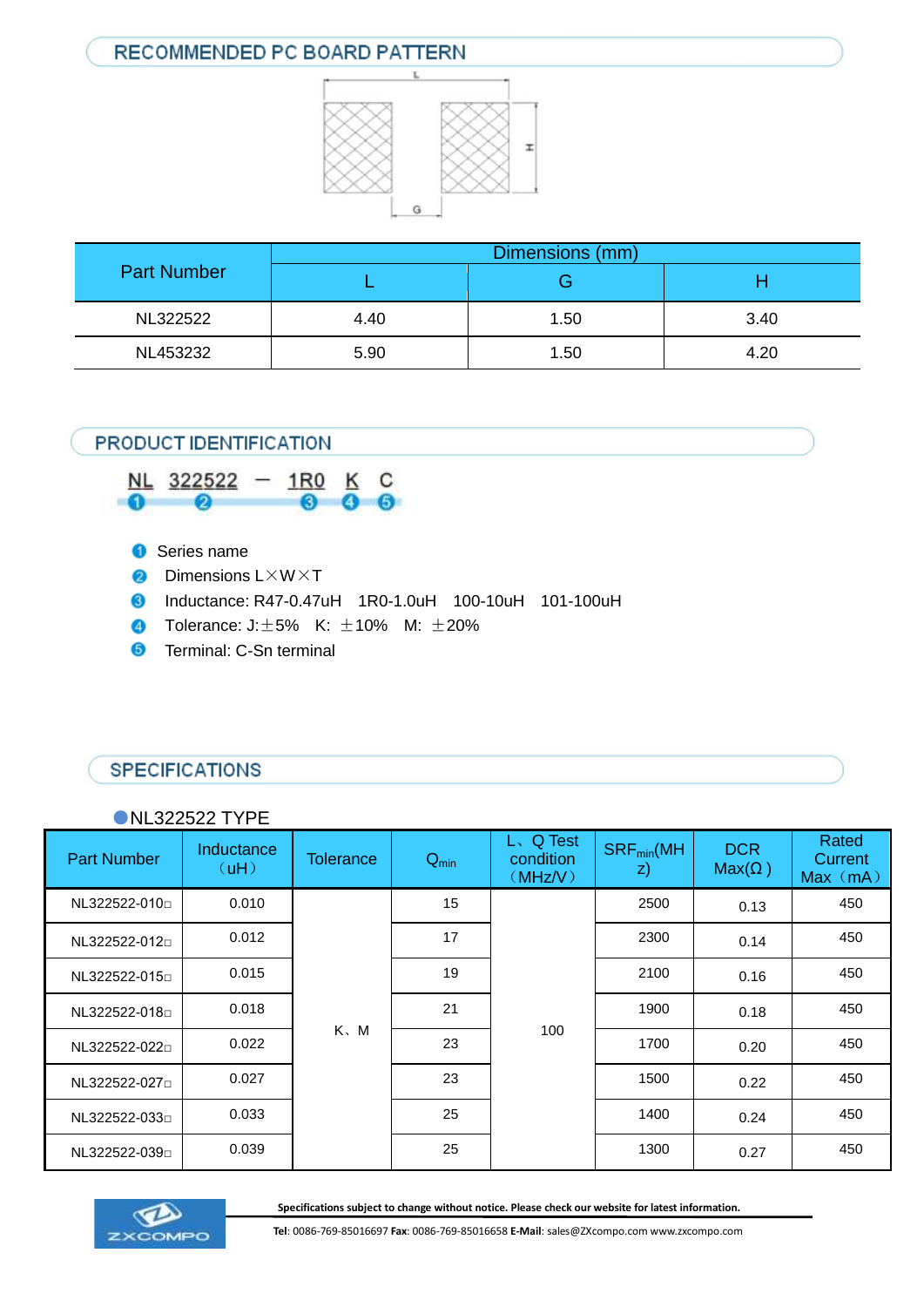| <b>Part Number</b>        | Inductance<br>(uH) | <b>Tolerance</b> | $Q_{min}$ | L. Q Test<br>condition<br>(MHz/V) | $\mathsf{SRF}_{\textsf{min}}(\mathsf{MH})$<br>$ z\rangle$ | <b>DCR</b><br>$Max(\Omega)$ | Rated<br>Current<br>Max (mA) |
|---------------------------|--------------------|------------------|-----------|-----------------------------------|-----------------------------------------------------------|-----------------------------|------------------------------|
| NL322522-047 <sup>D</sup> | 0.047              |                  | 26        |                                   | 1200                                                      | 0.30                        | 450                          |
| NL322522-056              | 0.045              |                  | 26        |                                   | 1100                                                      | 0.33                        | 450                          |
| NL322522-068              | 0.068              |                  | 27        | 100                               | 1000                                                      | 0.36                        | 450                          |
| NL322522-082              | 0.082              |                  | 27        |                                   | 900                                                       | 0.40                        | 450                          |
| NL322522-R10 <sup>D</sup> | 0.10               |                  | 28        |                                   | 700                                                       | 0.44                        | 450                          |
| NL322522-R12D             | 0.12               |                  | 30        |                                   | 500                                                       | 0.22                        | 450                          |
| NL322522-R15              | 0.15               |                  | 30        |                                   | 450                                                       | 0.25                        | 450                          |
| NL322522-R18              | 0.18               |                  | 30        |                                   | 400                                                       | 0.28                        | 450                          |
| NL322522-R22 <sup>D</sup> | 0.22               |                  | 30        |                                   | 350                                                       | 0.32                        | 450                          |
| NL322522-R27              | 0.27               |                  | 30        |                                   | 320                                                       | 0.36                        | 450                          |
| NL322522-R330             | 0.33               |                  | 30        | 25.2                              | 300                                                       | 0.40                        | 450                          |
| NL322522-R39              | 0.39               |                  | 30        |                                   | 250                                                       | 0.45                        | 450                          |
| NL322522-R47 <sup>D</sup> | 0.47               |                  | 30        |                                   | 220                                                       | 0.50                        | 450                          |
| NL322522-R56              | 0.56               |                  | 30        |                                   | 180                                                       | 0.55                        | 450                          |
| NL322522-R68D             | 0.68               |                  | 30        |                                   | 160                                                       | 0.60                        | 450                          |
| NL322522-R82              | 0.82               | $K$ , $M$        | 30        |                                   | 140                                                       | 0.65                        | 450                          |
| NL322522-1R0              | 1.0                |                  | 30        |                                   | 120                                                       | 0.70                        | 400                          |
| NL322522-1R2D             | $1.2$              |                  | $30\,$    |                                   | 100                                                       | 0.75                        | 390                          |
| NL322522-1R5              | 1.5                |                  | 30        |                                   | 85                                                        | 0.85                        | 370                          |
| NL322522-1R8              | 1.8                |                  | 30        |                                   | 80                                                        | 0.90                        | 350                          |
| NL322522-2R2              | 2.2                |                  | 30        |                                   | 65                                                        | 1.0                         | 320                          |
| NL322522-2R7              | 2.7                |                  | 30        |                                   | 65                                                        | 1.1                         | 290                          |
| NL322522-3R3D             | 3.3                |                  | 30        | 7.96                              | 50                                                        | 1.2                         | 260                          |
| NL322522-3R9D             | 3.9                |                  | 30        |                                   | 45                                                        | 1.3                         | 250                          |
| NL322522-4R7              | 4.7                |                  | 30        |                                   | 45                                                        | 1.5                         | 220                          |
| NL322522-5R6              | 5.6                |                  | 30        |                                   | 40                                                        | 1.6                         | 200                          |
| NL322522-6R8              | 6.8                |                  | 30        |                                   | 40                                                        | 1.8                         | 180                          |
| NL322522-8R2              | 8.2                |                  | 30        |                                   | 35                                                        | 2.0                         | 170                          |
| NL322522-100 <sub>0</sub> | 10 <sup>1</sup>    |                  | 30        |                                   | 30                                                        | 2.1                         | 150                          |
| NL322522-120 <sub>0</sub> | 12                 |                  | 30        | 2.52                              | 20                                                        | 2.5                         | 140                          |
| NL322522-150 <sub>0</sub> | 15                 |                  | 30        |                                   | 20                                                        | 2.8                         | 130                          |

**Specifications subject to change without notice. Please check our website for latest information.**



Specifications subject to change without notice. Please check our website for latest information.<br>Tel: 0086-769-85016697 **Fax**: 0086-769-85016658 **E-Mail**: sales@ZXcompo.com www.zxcompo.com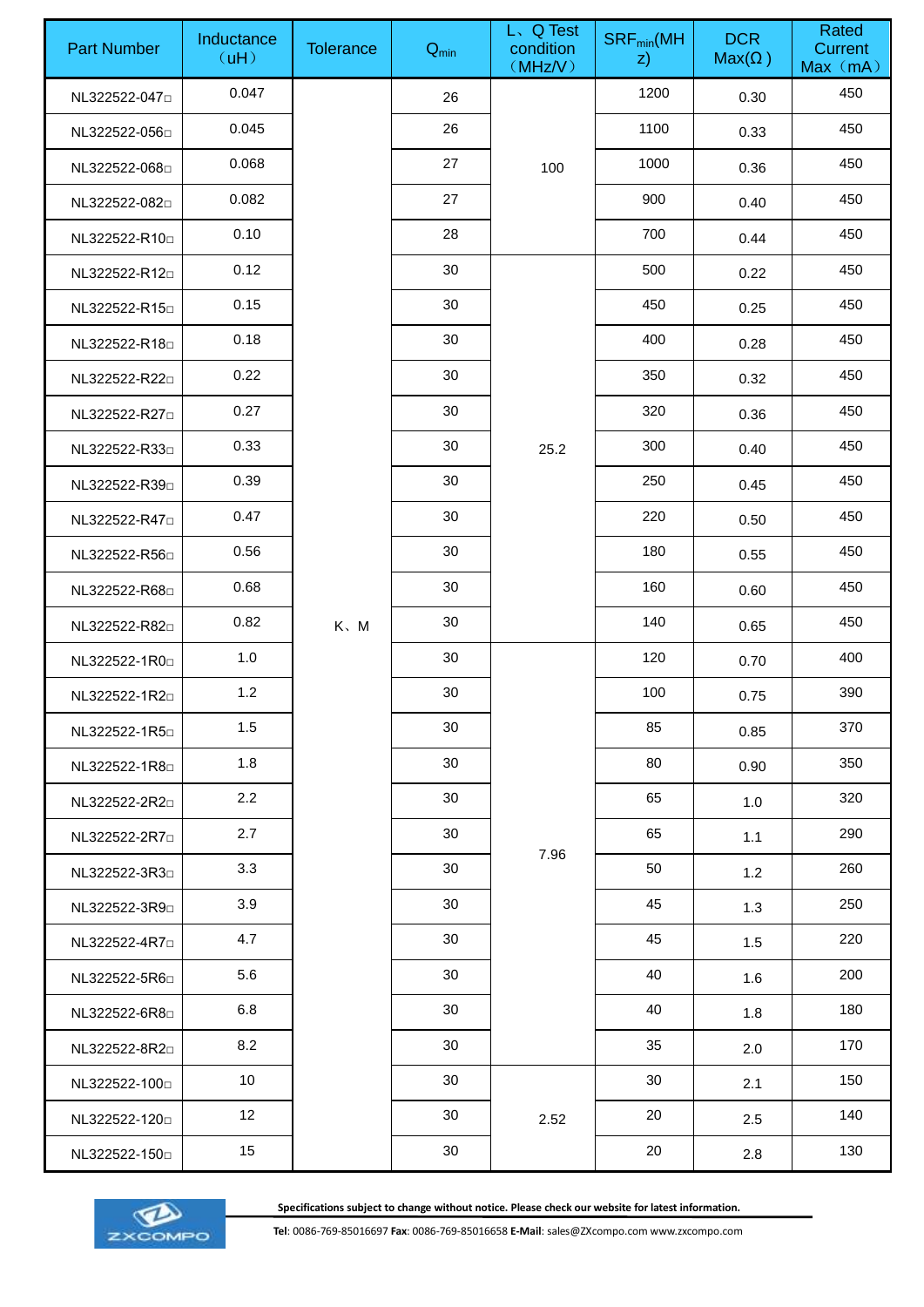| <b>Part Number</b>        | Inductance<br>(UH) | <b>Tolerance</b> | $Q_{min}$ | L. Q Test<br>condition<br>(MHz/V) | $SRF_{min}(MH)$<br>$\mathsf{z}$ | <b>DCR</b><br>$Max(\Omega)$ | Rated<br>Current<br>Max (mA) |
|---------------------------|--------------------|------------------|-----------|-----------------------------------|---------------------------------|-----------------------------|------------------------------|
| NL322522-180D             | 18                 |                  | 30        |                                   | 20                              | 3.3                         | 120                          |
| NL322522-220 <sub>D</sub> | 22                 |                  | 30        |                                   | 20                              | 3.7                         | 110                          |
| NL322522-270 <sub>0</sub> | 27                 |                  | 30        |                                   | 20                              | 5.0                         | 80                           |
| NL322522-330 <sub>D</sub> | 33                 |                  | 30        |                                   | 17                              | 5.6                         | 70                           |
| NL322522-390 <sub>p</sub> | 39                 |                  | 30        | 2.52                              | 16                              | 6.4                         | 650                          |
| NL322522-470 <sub>p</sub> | 47                 |                  | 30        |                                   | 15                              | 7.0                         | 60                           |
| NL322522-560 <sub>p</sub> | 56                 |                  | 30        |                                   | 13                              | 8.0                         | 55                           |
| NL322522-680 <sub>p</sub> | 68                 |                  | 30        |                                   | 12                              | 9.0                         | 50                           |
| NL322522-820 <sub>D</sub> | 82                 | $K$ , $M$        | 30        |                                   | 10                              | 10.0                        | 45                           |
| NL322522-101 <sup>D</sup> | 100                |                  | 20        |                                   | 9                               | 10.0                        | 40                           |
| NL322522-121 <sup>D</sup> | 120                |                  | 20        |                                   | 9                               | 13.0                        | 70                           |
| NL322522-151 <sup>D</sup> | 150                |                  | 20        |                                   | 8                               | 15.0                        | 65                           |
| NL322522-181 <sup>D</sup> | 180                |                  | 20        | 0.796                             | $\overline{7}$                  | 17.0                        | 60                           |
| NL322522-221 <sup>D</sup> | 220                |                  | 20        |                                   | $\overline{7}$                  | 21.0                        | 50                           |
| NL322522-271              | 270                |                  | 20        |                                   | $6\phantom{1}$                  | 28.0                        | 45                           |
| NL322522-331              | 330                |                  | 20        |                                   | $\overline{5}$                  | 34.0                        | 40                           |

**Note**:**When ordering,please specify tolerance code.Tolerance: M: ±20%**、**N: ±30%**;

- 1. Operating temperature range -40 -125℃
- 2. Isat for idncutance drop 30% from its value without current

### ● NL453232 TYPE

| <b>Part Number</b>          | Inductance<br>(M) | <b>Tolerance</b> | $Q_{min}$ | L、Q Test<br>condition<br>(MHz/V) | $SRF_{min}(MH)$<br>$\mathsf{z}$ | <b>DCR</b><br>$Max(\Omega)$ | Rated<br>Current<br>Max (mA) |
|-----------------------------|-------------------|------------------|-----------|----------------------------------|---------------------------------|-----------------------------|------------------------------|
| NL453232-1R0 <sup>[1]</sup> | 1.0               |                  | 50        |                                  | 100                             | 0.50                        | 450                          |
| NL453232-1R2 <sup>[1]</sup> | 1.2               |                  | 50        |                                  | 80                              | 0.55                        | 430                          |
| NL453232-1R5                | 1.5               | $K \setminus M$  | 50        |                                  | 70                              | 0.60                        | 410                          |
| NL453232-1R80               | 1.8               |                  | 50        |                                  | 60                              | 0.65                        | 390                          |
| NL453232-2R2 <sup>D</sup>   | 2.2               |                  | 50        |                                  | 55                              | 0.70                        | 380                          |
| NL453232-2R7 <sup>[1]</sup> | 2.7               |                  | 50        | 7.96                             | 50                              | 0.75                        | 370                          |
| NL453232-3R3 <sup>[1]</sup> | 3.3               |                  | 50        |                                  | 45                              | 0.80                        | 355                          |
| NL453232-3R9                | 3.9               |                  | 50        |                                  | 40                              | 0.90                        | 330                          |
| NL453232-4R7 <sup>[1]</sup> | 4.7               |                  | 50        |                                  | 35                              | 1.0                         | 315                          |
| NL453232-5R6 <sup>D</sup>   | 5.6               |                  | 50        |                                  | 33                              | 1.1                         | 300                          |



**Specifications subject to change without notice. Please check our website for latest information.**

 **Tel**: 0086-769-85016697 **Fax**: 0086-769-85016658 **E-Mail**: sales@ZXcompo.com www.zxcompo.com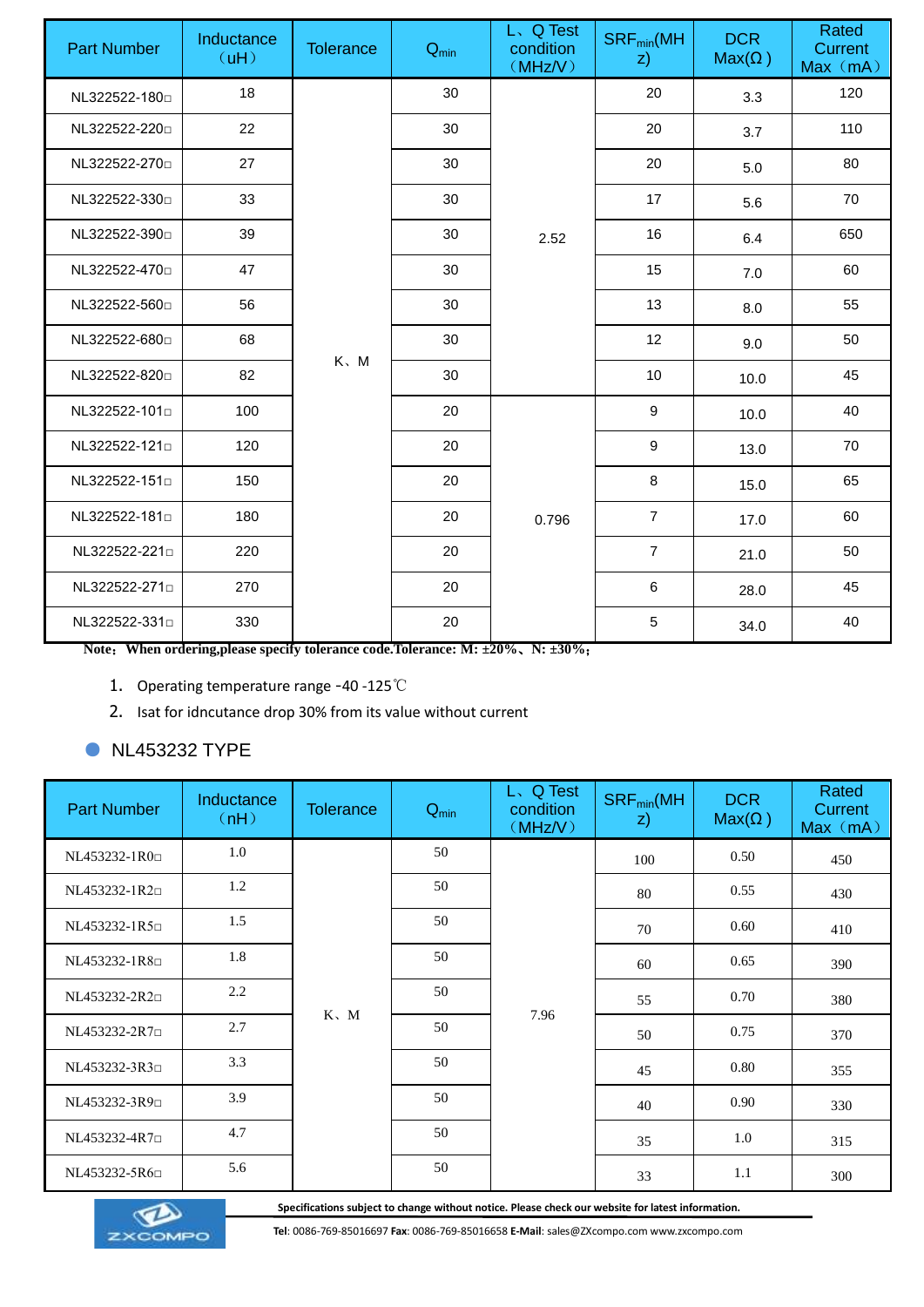| <b>Part Number</b>                        | Inductance<br>(nH) | <b>Tolerance</b> | $Q_{\text{min}}$ | L. Q Test<br>condition<br>(MHz/V) | $\mathsf{SRF}_{\textsf{min}}(\mathsf{MH})$<br>$\mathsf{z}$ | <b>DCR</b><br>$Max(\Omega)$ | Rated<br>Current<br>Max (mA) |
|-------------------------------------------|--------------------|------------------|------------------|-----------------------------------|------------------------------------------------------------|-----------------------------|------------------------------|
| NL453232-6R8                              | 6.8                |                  | 50               |                                   | 27                                                         | 1.2                         | 285                          |
| NL453232-8R2                              | 8.2                |                  | 50               | 7.96                              | 25                                                         | 1.4                         | 270                          |
| NL453232-100 <sub>0</sub>                 | 10                 |                  | 50               |                                   | 20                                                         | 1.6                         | 250                          |
| NL453232-120 <sub>D</sub>                 | 12                 |                  | 50               |                                   | 18                                                         | 2.0                         | 225                          |
| NL453232-150 <sub>0</sub>                 | 15                 |                  | 50               |                                   | 17                                                         | 2.5                         | 200                          |
| NL453232-180 <sup>[1]</sup>               | $18\,$             |                  | 50               |                                   | 15                                                         | 2.8                         | 190                          |
| NL453232-220 <sub>0</sub>                 | $22\,$             |                  | 50               |                                   | 13                                                         | 3.2                         | 180                          |
| NL453232-270 <sup>D</sup>                 | 27                 |                  | 50               |                                   | 12                                                         | 3.6                         | 170                          |
| NL453232-330 <sub>0</sub>                 | 33                 |                  | 50               | 2.52                              | 11                                                         | 4.0                         | 160                          |
| NL453232-390□                             | 39                 |                  | 50               |                                   | 10                                                         | 4.5                         | 150                          |
| NL453232-470 <sub>p</sub>                 | 47                 |                  | 50               |                                   | 10                                                         | 5.0                         | 140                          |
| NL453232-560 <sup>D</sup>                 | 56                 |                  | 50               |                                   | $\overline{9}$                                             | 5.5                         | 135                          |
| NL453232-680 <sup>D</sup>                 | 68                 |                  | 50               |                                   | $\overline{9}$                                             | 6                           | 130                          |
| NL453232-820 <sub>0</sub>                 | $82\,$             | $K \sim M$       | 50               |                                   | 8                                                          | $\tau$                      | 120                          |
| NL453232-101 <sup>0</sup>                 | 100                |                  | 40               |                                   | 8                                                          | $8\,$                       | 110                          |
| NL453232-121 <sup>0</sup>                 | 120                |                  | 40               |                                   | $\sqrt{6}$                                                 | $8\,$                       | 110                          |
| NL453232-151 <sup>0</sup>                 | 150                |                  | 40               |                                   | 5                                                          | $\overline{9}$              | 105                          |
| NL453232-181 <sup>[1]</sup>               | 180                |                  | 40               |                                   | $5\overline{)}$                                            | 9.5                         | 102                          |
| NL453232-221 <sup>D</sup>                 | 220                |                  | 40               |                                   | $\overline{4}$                                             | 10                          | 100                          |
| NL453232-271 <sup>0</sup>                 | 270                |                  | 40               |                                   | $\overline{4}$                                             | 12                          | 92                           |
| NL453232-331 <sup>[1]</sup>               | 330                |                  | 40               | 0.796                             | 3.5                                                        | 14                          | 85                           |
| NL453232-391 <sup>[1]</sup>               | 390                |                  | 40               |                                   | $\mathfrak{Z}$                                             | 16                          | 80                           |
| NL453232-471 <sup><math>\Box</math></sup> | 470                |                  | 40               |                                   | $\mathfrak{Z}$                                             | 26                          | 62                           |
| NL453232-561□                             | 560                |                  | 30               |                                   | $\mathfrak{Z}$                                             | 30                          | 50                           |
| NL453232-681 <sup><math>\Box</math></sup> | 680                |                  | 30               |                                   | 3                                                          | 30                          | 50                           |
| NL453232-821 <sup>p</sup>                 | 820                |                  | 30               |                                   | 2.5                                                        | 35                          | 30                           |
| NL453232-102 <sup>o</sup>                 | 1000               |                  | 20               |                                   | 2.5                                                        | 40                          | 30                           |

**Note**:**When ordering,please specify tolerance code.Tolerance: M: ±20%**、**N: ±30%**;

- 1. Operating temperature range -40 -125℃
- 2. Isat for idncutance drop 30% from its value without current



**Specifications subject to change without notice. Please check our website for latest information.**